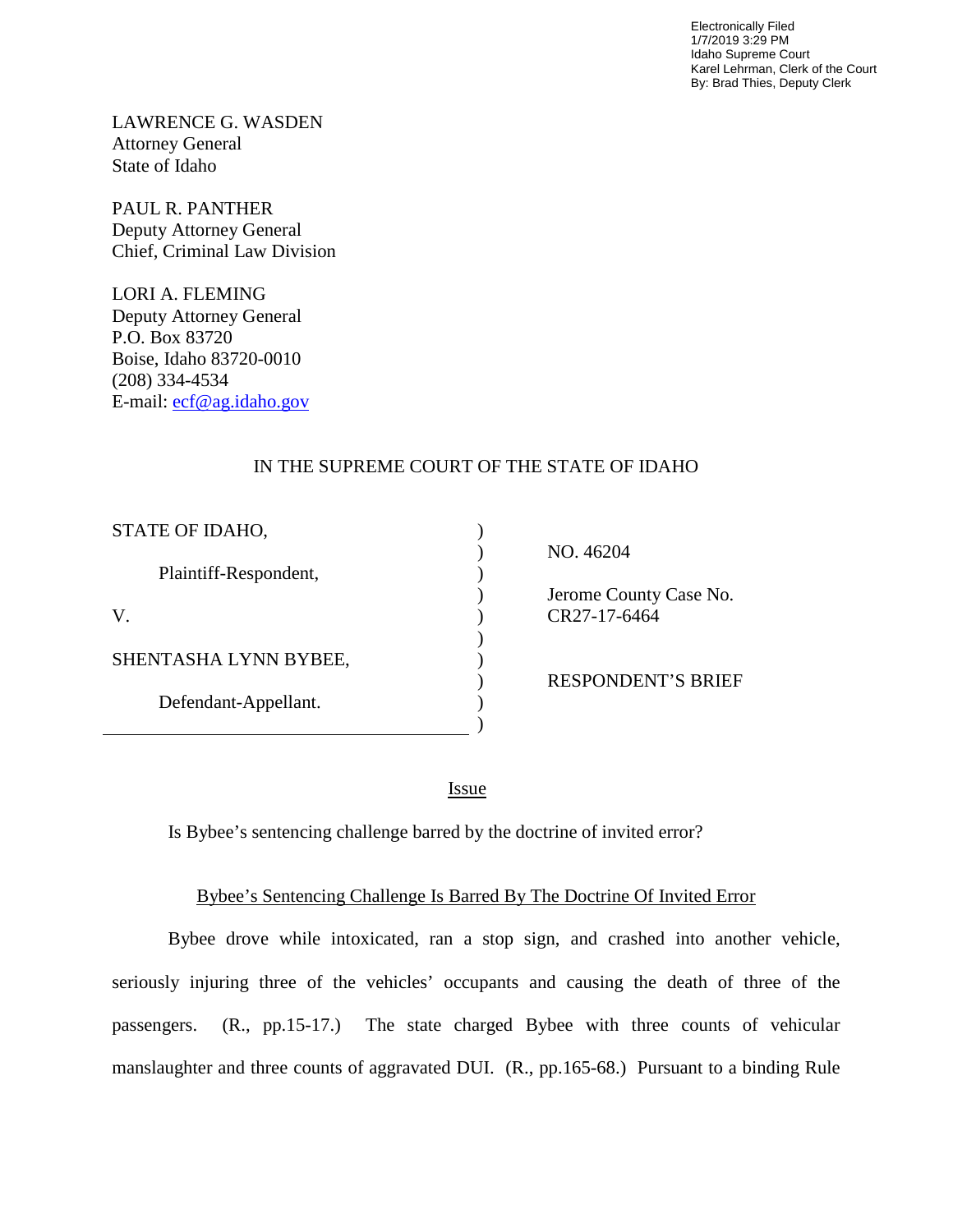11 plea agreement, Bybee pled guilty to two counts of vehicular manslaughter and one count of aggravated DUI, the state dismissed the remaining charges, and the parties agreed to recommend concurrent unified sentences of 15 years, with five years fixed. (R., pp.145-47, 171-72; 4/16/18 Tr., p.3, L.22 – p.4, L.18.) At sentencing, Bybee's counsel requested that the district court "follow the recommendations." (6/25/18 Tr., p.31, Ls.14-15.) The district court followed the parties' recommendations and imposed concurrent unified sentences of 15 years, with five years fixed, for the three counts to which Bybee pled guilty. (R., pp.198-202.) Bybee filed a notice of appeal timely from the judgment of conviction. (R., pp.203-06.)

"[M]indful of the invited error doctrine" and that she "received the sentence she requested," Bybee nevertheless asserts her aggregate unified sentence of 15 years, with five years fixed, is excessive in light of her difficult childhood, her education and employment history, her epilepsy, and her acceptance of responsibility and purported remorse. (Appellant's brief, pp.3-5.) Bybee's claim of an abuse of sentencing discretion is barred by the doctrine of invited error.

A party is estopped, under the doctrine of invited error, from complaining that a ruling or action of the trial court that the party invited, consented to or acquiesced in was error. State v. Castrejon, 163 Idaho 19, 21, 407 P.3d 606, 608 (Ct. App. 2017) (review denied Jan. 4, 2018) (citations omitted). This doctrine applies to sentencing decisions as well as to rulings during trial. Id. The purpose of the invited error doctrine is to prevent a party who caused or played an important role in prompting a trial court to take a certain action from later challenging that action on appeal. Id. at 22, 407 P.3d at 609 (citing State v. Blake, 133 Idaho 237, 240, 985 P.2d 117, 120 (1999)).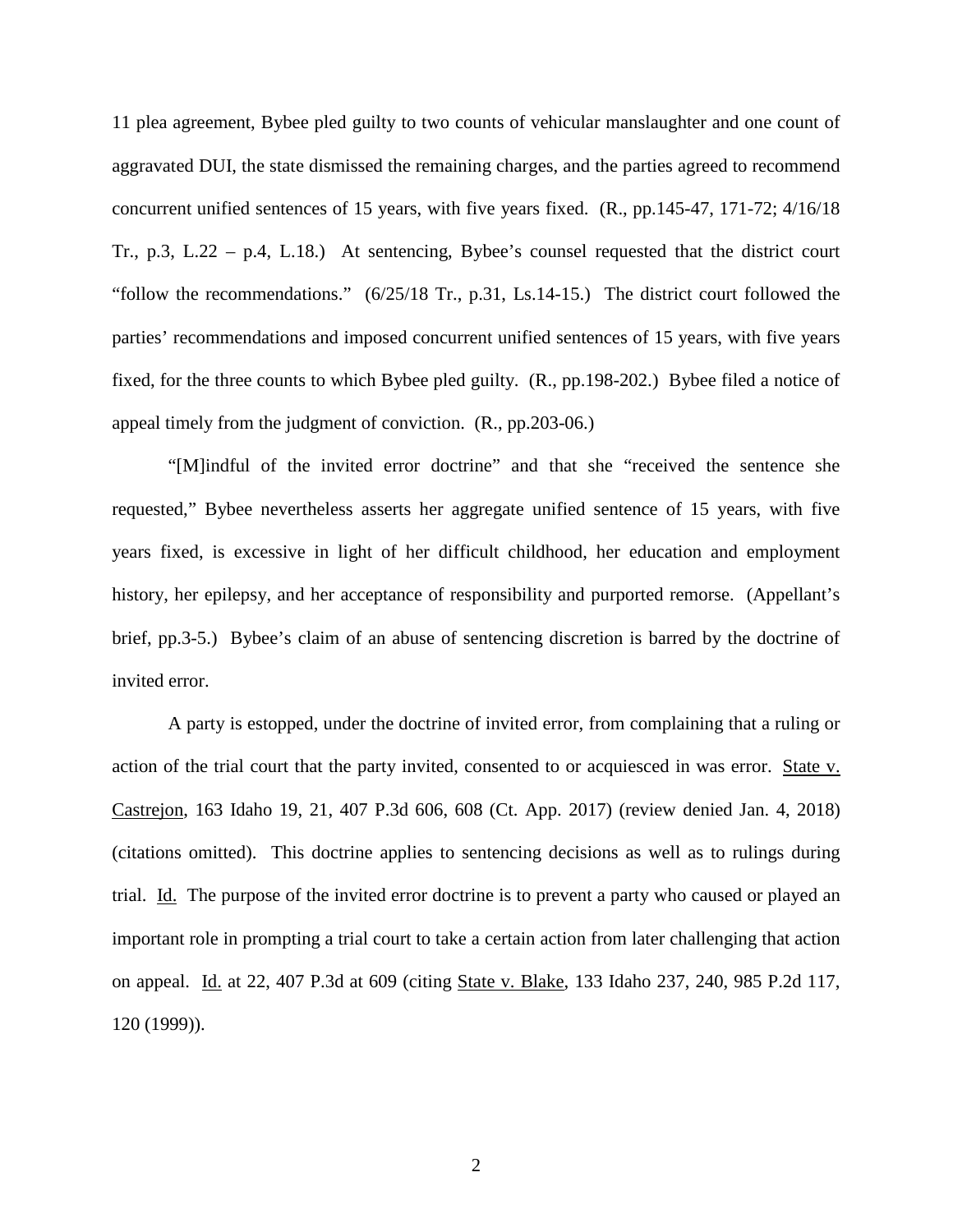On appeal, Bybee acknowledges that she "received the [aggregate] sentence she requested." (Appellant's brief, p.4.) Indeed, as part of the binding Rule 11, plea agreement, the parties stipulated "to a 15-year sentence with 5 of those years fixed on each count to run concurrent with each other" (4/16/18 Tr., p.4, Ls.15-18), and, at sentencing, Bybee's counsel requested that the district court "follow the recommendations" and impose an aggregate unified sentence of 15 years, with five years fixed (6/25/18 Tr., p.31, Ls.14-22). The district court granted Bybee's request and imposed concurrent unified sentences of 15 years, with five years fixed. (R., pp.198-202.) Because Bybee received the very sentences she requested, she cannot claim on appeal that the sentences are excessive. Therefore, Bybee's claim of an abuse of sentencing discretion is barred by the doctrine of invited error and her sentences should be affirmed.

## Conclusion

The state respectfully requests this Court to affirm Bybee's convictions and sentences.

DATED this 7th day of January, 2019.

 $/s/$  Lori A. Fleming LORI A. FLEMING Deputy Attorney General

 VICTORIA RUTLEDGE Paralegal